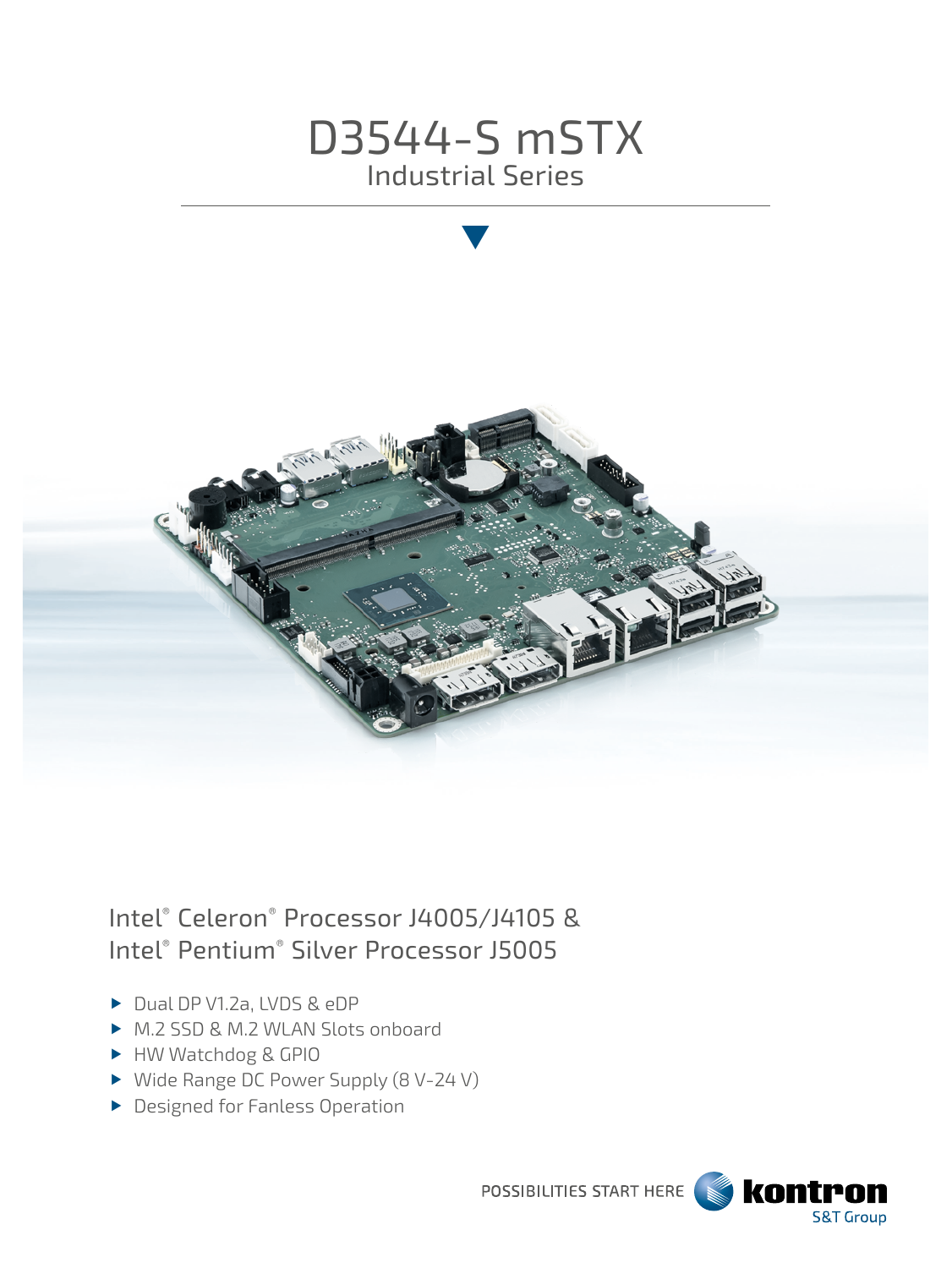### D3544-S mSTX Industrial Series

The Industrial Motherboard D3544-S mSTX supports the Intel® Celeron® Processors J4005, J4105 as well as the Intel® Pentium® Processor J5005. Despite the small form factor, the D3544-S mSTX provides best graphic performance with DP connectors for up to 4K displays. It offers highest functionality supporting 24/7 operation mode and an enhanced operating temperature range from 0 °C to 60 °C on low power consumption.

#### PRODUCT HIGHLIGHTS  $\blacktriangleright$

- Intel® Celeron® Processor J4005/J4105 & Intel® Pentium® Silver Processor J5005
- DDR4 2400 SDRAM, max. 16 GByte
- ▶ Intel<sup>®</sup> UHD Graphics 600/605 (within SoC)
- 2x DisplayPort V1.2a
- ▶ Dual Channel LVDS (24Bit) and eDP V1.4 onboard
- ▶ 8 Bit GPIO & HD Audio onboard
- ▶ USB 2.0 and USB 3.1 (gen1) onboard
- ▶ 2x SATA III
- ▶ Onboard support for M.2 SSD (SATA/PCIe)
- ▶ Onboard support for M.2 WLAN/Bluetooth module
- Dual GbE LAN onboard
- ▶ Intel<sup>®</sup> integrated TPM V2.0 onboard
- ▶ WideRange internal/external DC Input (8 V-24 V)

HW Watchdog onboard

▶ RS-232/485/422 support onboard



phone phone



#### TECHNICAL INFORMATION

| <b>SYSTEM</b>                  | <b>PROCESSOR</b><br><b>CHIPSET</b><br><b>MEMORY</b>                    | Intel® Celeron® Processor J4005 (DC @2.0 GHz/2.7 GHz)<br>Intel® Celeron® Processor J4105 (OC @1.5 GHz/2.5 GHz)<br>Intel® Pentium® Silver Processor J5005 (OC @1.5 GHz/2.8 GHz)<br>SoC (System on Chip)<br>1x SO DIMM Socket (1.2 V), max. 16 GByte,<br>DDR4 2400 SDRAM                                                                                                                                                                                                                                                                                                                                                     |
|--------------------------------|------------------------------------------------------------------------|----------------------------------------------------------------------------------------------------------------------------------------------------------------------------------------------------------------------------------------------------------------------------------------------------------------------------------------------------------------------------------------------------------------------------------------------------------------------------------------------------------------------------------------------------------------------------------------------------------------------------|
| <b>VIDEO</b>                   | <b>GRAPHICS</b>                                                        | Integrated Intel® UHD Graphics 600/605                                                                                                                                                                                                                                                                                                                                                                                                                                                                                                                                                                                     |
| <b>AUDIO</b>                   | AUDIO CODEC<br><b>AUDIO INTERFACE</b>                                  | Realtek ALC671<br>5.1-channel, High Definition Audio Codec                                                                                                                                                                                                                                                                                                                                                                                                                                                                                                                                                                 |
| NETWORK CONNECTION             | <b>ETHERNET</b>                                                        | 1x Intel® i210 with 10/100/1000MBit/s,<br>1x Realtek RTL8111G with 10/100/1000 MBit/s                                                                                                                                                                                                                                                                                                                                                                                                                                                                                                                                      |
| PERIPHERAL CONNECTION          | <b>USB</b><br><b>SERIAL PORT</b><br>OTHER I/Os                         | 4x USB 2.0, 1x USB 2.0 (by header)<br>2x USB 3.1 Gen1, 2x USB 3.1 Gen1 (by header)<br>1x RS232/RS422/RS485 (by header)<br>1x RS232, limited feature set (by header)<br>1x GPIO (by header)                                                                                                                                                                                                                                                                                                                                                                                                                                 |
| <b>STORAGE &amp; EXPANSION</b> | <b>SATA</b>                                                            | 2x Serial ATA (SATA) III 600 Interface (up to 6GBit/s), NCO, AHCI;<br>1x M.2 Key B socket (2242/2260/2280), 1x M.2 Key-E (2230)                                                                                                                                                                                                                                                                                                                                                                                                                                                                                            |
| <b>POWER</b>                   | CONNECTOR<br><b>INPUT VOLTAGE</b>                                      | External/Internal DC-in, 8 V-24 V, 100 W max.<br>Onboard SoC and system voltage regulators (high efficiency)                                                                                                                                                                                                                                                                                                                                                                                                                                                                                                               |
| <b>FIRMWARE</b>                | <b>BIOS</b><br><b>WATCHDOG</b><br><b>REAL TIME CLOCK</b><br><b>TPM</b> | AMI Aptio 5.x (UEFI) BIOS<br>modified and adapted by Fujitsu Technology Solutions; Recovery BIOS,<br>SM-BIOS (DMI), BIOS and CPU Microcode Update, Ouick Boot, Logo Boot,<br>Ouiet Boot, Plug & Play, Automatic DRAM Configuration, BIOS Support for<br>S.M.A.R.T., Advanced Power Management, ACPI S3/S4, Wake on time from S5.<br>Boot support for M.2 SSD (AHCI / NVME) BIOS integrated HW Diagnostic Tool,<br><b>Watchdog Support</b><br>No legacy OS support, no MBR installation (UEFI only due to Intel restrictions)<br>2-Level WD (BIOS Boot WD / OS WD)<br>Integrated<br>Intel <sup>®</sup> integrated, TPM V2.0 |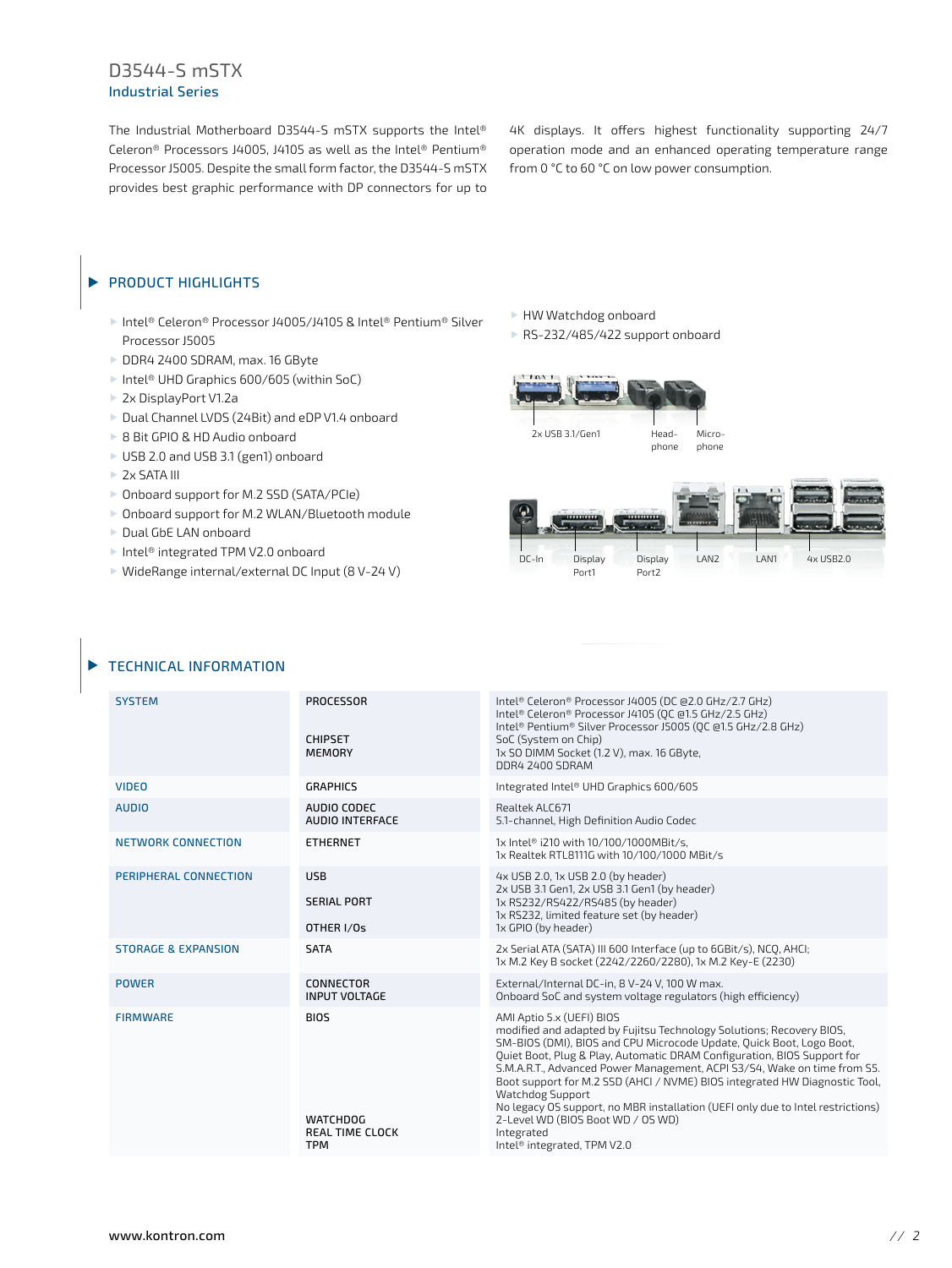#### TECHNICAL INFORMATION

| <b>SYSTEM CONTROL</b> | <b>FP HEADER</b><br><b>SECURITY</b> | 1x Header for Reset button, HDD LED, Power button, Power LED<br>Recovery BIOS, System and BIOS Password, Boot Sequence Control,<br>Serial- / USB- Port Access Protection, Write Protection for Flash BIOS,<br>EraseDisk (BIOS Feature), Intel integrated TPM V2.0 |
|-----------------------|-------------------------------------|-------------------------------------------------------------------------------------------------------------------------------------------------------------------------------------------------------------------------------------------------------------------|
| <b>COOLING</b>        | <b>FAN</b>                          | 1x PWM-Fan                                                                                                                                                                                                                                                        |
| <b>SOFTWARE</b>       | OS SUPPORT                          | MS Windows 10<br>Linux-64                                                                                                                                                                                                                                         |
| <b>MECHANICAL</b>     | DIMENSIONS (L x W)                  | Mini-STX: 5.5" x 5.8" (140 x 148 mm)                                                                                                                                                                                                                              |
| <b>CERTIFICATION</b>  | <b>EMC &amp; SAFETY</b>             | FCC-B verified<br>cTÜVus acc. IEC62368-1 (upon request), CE Class B                                                                                                                                                                                               |

\*) Long-term driver update support for RS1 (LTSB) and RS2 is not guaranteed by Intel®

#### $\blacktriangleright$  MOTHERBOARD VERSIONS

|          | PROCESSOR (SoC)                                                   | <b>GRAPHICS</b>                                                          | <b>MEMORY</b>              | <b>GRAPHICS</b>                                                                     |
|----------|-------------------------------------------------------------------|--------------------------------------------------------------------------|----------------------------|-------------------------------------------------------------------------------------|
| D3544-S1 | Intel® Celeron®<br>J4005 (Dual Core)<br>$2.0$ GHz / 2.7 GHz*      | Intel® UHD $600$<br>12EUs; max. 8 GByte<br>250 MHz / 700 MHz**           | DDR4 / 2400<br>one sockets | 2x DP V1.2<br>max. 4096 x 2160 @60 Hz<br>1x eDP V1.4<br>2 lanes<br>max. 1920 x 1200 |
| D3544-S2 | Intel® Celeron®<br>J4105 (Ouad Core)<br>1.5 GHz / 2.5 GHz*        | Intel® UHD $600$<br>12EUs; max. 8 GByte<br>250 MHz / 750 MHz**           |                            |                                                                                     |
| D3544-S3 | Intel® Pentium® Silver<br>J5005 (Ouad Core)<br>1.5 GHz / 2.8 GHz* | Intel <sup>®</sup> UHD 605<br>18EUs; max. 8 GByte<br>250 MHz / 800 MHz** | max. 16 GByte              | 1x LVDS 24Bit<br>Dual Channel<br>max. 1920 x 1200                                   |
|          |                                                                   |                                                                          |                            | max. 3x<br>independent display ***)                                                 |

\*) CPU Base Frequency / Burst Frequency<br>\*\*) Craphics Base Frequency / max. Dynamic Frequency<br>\*\*\*) Following max. display combinations are supported:<br>2x DisplayPort (DP, external) + 1x LVDS (internal)<br>2x DisplayPort (DP, ex

## **POWER SUPPLY REQUIREMENTS**

| <b>SOURCE</b>      | <b>VOLTAGE RANGE</b> | MIN. PS LOAD | MAX. VOLTAGE<br><b>TOLERANCE</b> | TYP. MOTHERBOARD<br>INPUT POWER* | MAX. MOTHERBOARD<br>INPUT POWER** |
|--------------------|----------------------|--------------|----------------------------------|----------------------------------|-----------------------------------|
| DC-IN (wide range) | $8 - 24V$            | ΩA           | ± 5%                             | $5 W - 15 W$                     | 100 W                             |

\*) Motherboard incl. Memory and M.2 SATA SSD (MS Windows 10 Idle Mode / Full Load) \*\*) Motherboard incl. Memory, M.2 SATA SSD, any USB Devices, any LVDS / eDP devices, any SATA devices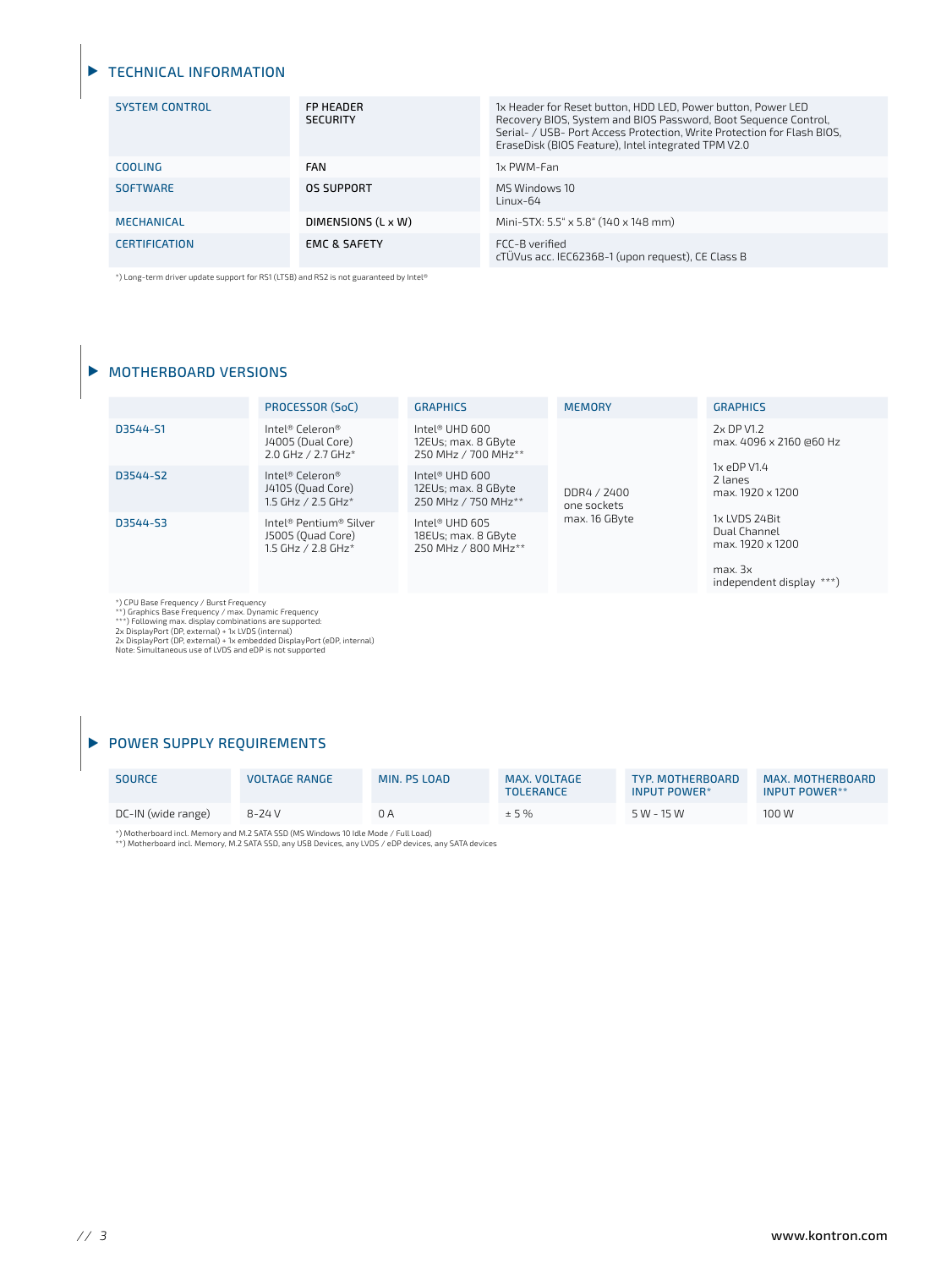#### TECHNICAL INFORMATION

| <b>FEATURES</b>                                                                                                                                                                                                                                                                                                                                                                                                                                                                                                                                                                                                                                                          | Chipset<br>DP V1.2a / 2nd DP V1.2a / LVDS / eDP V1.4 / HDMI / DVI / VGA<br>Buzzer / int. Speaker Support (mono)* / 5.1 Multichannel Audio<br>LAN Gbit / 100 Mbit / 10 Mbit / WoL / PXE / M.2 2230 WLAN-BT<br>iAMT-vPro / Intel Standard Manageability / DASH V1.1<br>SATA / M.2 (SATA) / M.2 PCIe (1 lane) / eSATA-Support / RAID / mSATA<br>USB 2.0 / USB 3.1 (gen1) / FireWire™<br>FAN monitored & controlled PSU / CPU / AUX1 / AUX2<br>TEMP monitored CPU / onboard sensors / external sensor                                                                                                                                                                                                                                                                                      | Intel Gemini Lake SoC<br>$+$ / + / + / + / - / - / -<br>$+$ / + / +<br>$+$ / + / + / + / + / +<br>$-/-/-$<br>$+$ / + / + / + / - / -<br>$+$ / + / -<br>$-$ / + / - / -<br>$+$ / + / - |  |
|--------------------------------------------------------------------------------------------------------------------------------------------------------------------------------------------------------------------------------------------------------------------------------------------------------------------------------------------------------------------------------------------------------------------------------------------------------------------------------------------------------------------------------------------------------------------------------------------------------------------------------------------------------------------------|----------------------------------------------------------------------------------------------------------------------------------------------------------------------------------------------------------------------------------------------------------------------------------------------------------------------------------------------------------------------------------------------------------------------------------------------------------------------------------------------------------------------------------------------------------------------------------------------------------------------------------------------------------------------------------------------------------------------------------------------------------------------------------------|---------------------------------------------------------------------------------------------------------------------------------------------------------------------------------------|--|
| <b>SPECIAL FEATURES</b>                                                                                                                                                                                                                                                                                                                                                                                                                                                                                                                                                                                                                                                  | COM interface support for RS-232 / RS-485 / RS-422<br>Silent Fan / System Guard<br>Recovery BIOS / Desk Update / Multi Boot<br>HDD Password / EraseDisk / TPM V1.2 / TPM V2.0<br>Logo Boot Option<br>BIOS POST- / BIOS Boot- / OS- HW Watchdog<br>Operating Mode 24-7 / 8-5 (hrs per day - days per week)<br>Motherboard operating temperature range (chassis inside)**                                                                                                                                                                                                                                                                                                                                                                                                                | $+$<br>$+$ / $+$<br>$+$ / + / +<br>$+$ / + / - / +<br>$+$<br>$+$ / + / +<br>$+$ / $-$<br>$0 °C - 60 °C$                                                                               |  |
| <b>INTERNAL CONNECTORS</b>                                                                                                                                                                                                                                                                                                                                                                                                                                                                                                                                                                                                                                               | SO DIMM Sockets (DDR4 2400)<br>SATA-600 / M.2 SSD*** / M.2 WLAN-BT / mSATA<br>Front Panel Audio (9-Pin, HD Audio) / SP-DIF Out (Digital Audio)<br>USB 2.0 pin header (provides 1 USB channel) / USB Stick socket<br>USB 3.1/gen1 pin header (provides 2 USB channels)****<br>Serial COM1 (RS-232 / -422 / -485; pin header 2mm pitch)*****<br>Serial COM2 (RS-232; specific connector)****** / Parallel Port header<br>LVDS / LVDS Backlight / Embedded DisplayPort<br>FAN PSU / CPU (PWM) / AUX1 (PWM)<br>Intrusion (Case Open) / GPIO (8Bit) / SMBus (Case Temp.)<br>Mono Speaker header / Stereo Speaker header / Digital MIC header<br>Front Panel (Power Switch, Reset Switch, LEDs, Intel 10 pin header)<br>SATA Drive Power Connector (5V/12V) / DC-In Connector 8-24 V (4 pin) | $\mathbf{1}$<br>$2/1/1/-$<br>1/1<br>$1/-$<br>$\mathbf{1}$<br>$\mathbf{1}$<br>$1/ -$<br>1/1/1<br>$-/1/-$<br>$1/1/-$<br>$1/-/-$<br>$\mathbf{1}$<br>1/1                                  |  |
| <b>EXTERNAL CONNECTORS</b>                                                                                                                                                                                                                                                                                                                                                                                                                                                                                                                                                                                                                                               | DisplayPort V1.2a / HDMI / DVI / VGA<br>Audio Mic. In / Line in / Line out (or driver configuration)<br>LAN (RJ-45) / PS-2 Keyboard / PS-2 Mouse<br>USB 2.0 / USB 3.1 gen1<br>DC-In connector (external input) 8-24 V @ 5 A max.                                                                                                                                                                                                                                                                                                                                                                                                                                                                                                                                                       | $2/-/-/ -$<br>$1/-/1$<br>$2/-/-$<br>4/2<br>1                                                                                                                                          |  |
| $^*$ ) Mono speaker support; max. 2.2 W @4 $\Omega$ / 1.3 W @8 $\Omega$<br>**) Forced cooling required for high operating temperature range.<br>***) SATA-based M.2 SSD is shared with SATA port 1; simultaneous use of M.2 2280 module and M.2 2230 module (WLAN/Bluetooth) possible<br>****) USB 3 connector includes separate USB 2.0 signal pins (2 channels)<br>*****) RS-232 / RS-422 / RS-485; pin header 2mm pitch. See TechNotes document for details<br>******) RS-232; reduced feature set (supported signals = RxD / TxD / RTS / CTS only); specific device driver supported from BIOS R1.6.0; specific connector cable (incl. RS-232 line driver) required. |                                                                                                                                                                                                                                                                                                                                                                                                                                                                                                                                                                                                                                                                                                                                                                                        |                                                                                                                                                                                       |  |

#### CONNECTOR / SOCKET DIAGRAM